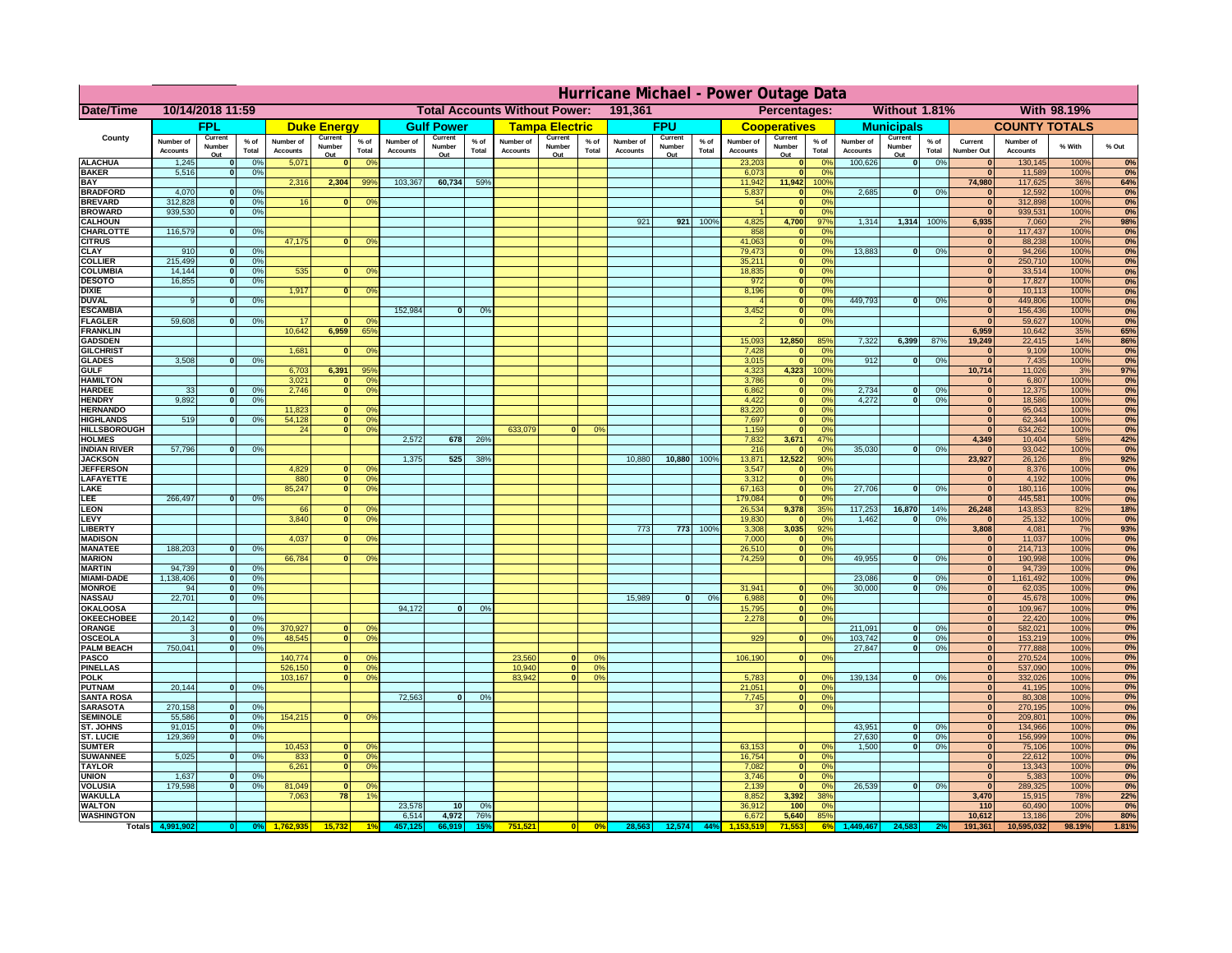# 10/14/2018 12:00 PM Hurricane Michael

| <b>Power Provider</b>                   | <b>County</b>       | <b>Number of Customers</b> | <b>Current Number Out</b> | <b>Outage Percentage</b> | <b>Estimated Restore Time</b> |
|-----------------------------------------|---------------------|----------------------------|---------------------------|--------------------------|-------------------------------|
| <b>Gulf Power Company</b>               | BAY                 | 103,367                    | 60,734                    | 58.76%                   | >5 days                       |
| City of Tallahassee                     | LEON                | 117,253                    | 16,870                    | 14.39%                   | TBD                           |
| Talquin Electric Cooperative, Inc.      | <b>GADSDEN</b>      | 15,093                     | 12,850                    | 85.14%                   | >5 days                       |
| West Florida Electric Cooperative, Inc. | <b>JACKSON</b>      | 13,824                     | 12,475                    | 90.24%                   | >5 days                       |
| Gulf Coast Electric Cooperative, Inc.   | BAY                 | 11,942                     | 11,942                    | 100.00%                  | >5 days                       |
| Florida Public Utilities Corporation    | <b>JACKSON</b>      | 10,880                     | 10,880                    | 100.00%                  | >5 days                       |
|                                         |                     |                            |                           |                          |                               |
| Talquin Electric Cooperative, Inc.      | LEON                | 26,534                     | 9,378                     | 35.34%                   | >5 days                       |
| Duke Energy                             | <b>FRANKLIN</b>     | 10,642                     | 6,959                     | 65.39%                   | TBD                           |
| <b>Duke Energy</b>                      | <b>GULF</b>         | 6,703                      | 6,391                     | 95.35%                   | <b>TBD</b>                    |
| <b>Gulf Power Company</b>               | WASHINGTON          | 6,514                      | 4,972                     | 76.33%                   | >72                           |
| City of Quincy                          | <b>GADSDEN</b>      | 4,768                      | 4,768                     | 100.00%                  | TBD                           |
| Gulf Coast Electric Cooperative, Inc.   | <b>GULF</b>         | 4,323                      | 4,323                     | 100.00%                  | >5 days                       |
| West Florida Electric Cooperative, Inc. | <b>WASHINGTON</b>   | 4,235                      | 4,103                     | 96.88%                   | >5 days                       |
| West Florida Electric Cooperative, Inc. | <b>HOLMES</b>       | 7,539                      | 3,671                     | 48.69%                   | >5 days                       |
| Talquin Electric Cooperative, Inc.      | <b>WAKULLA</b>      | 8,852                      | 3,392                     | 38.32%                   | >5 days                       |
| Talquin Electric Cooperative, Inc.      | <b>LIBERTY</b>      | 3,308                      | 3,035                     | 91.75%                   | >5 days                       |
| West Florida Electric Cooperative, Inc. | CALHOUN             | 2,977                      | 2,852                     | 95.80%                   | >5 days                       |
| Duke Energy                             | BAY                 | 2,316                      | 2,304                     | 99.48%                   | TBD                           |
| Gulf Coast Electric Cooperative, Inc.   | CALHOUN             | 1,848                      | 1,848                     | 100.00%                  | >5 days                       |
| Gulf Coast Electric Cooperative, Inc.   | <b>WASHINGTON</b>   | 2,437                      | 1,537                     | 63.07%                   | >5 days                       |
| City of Blountstown                     | CALHOUN             | 1,314                      | 1,314                     | 100.00%                  | <b>TBD</b>                    |
| Chattahoochee Electric                  | GADSDEN             | 1,163                      | 1,163                     | 100.00%                  | TBD                           |
| Florida Public Utilities Corporation    | <b>CALHOUN</b>      | 921                        | 921                       | 100.00%                  | >5 days                       |
| Florida Public Utilities Corporation    | <b>LIBERTY</b>      | 773                        | 773                       | 100.00%                  | >5 days                       |
| <b>Gulf Power Company</b>               | <b>HOLMES</b>       | 2,572                      | 678                       | 26.36%                   | $>72$                         |
|                                         |                     |                            |                           |                          |                               |
| <b>Gulf Power Company</b>               | <b>JACKSON</b>      | 1,375                      | 525                       | 38.18%                   | $>72$                         |
| City of Havana                          | <b>GADSDEN</b>      | 1,391                      | 468                       | 33.64%                   | <b>TBD</b>                    |
| Gulf Coast Electric Cooperative, Inc.   | <b>WALTON</b>       | 100                        | 100                       | 100.00%                  | >5 days                       |
| <b>Duke Energy</b>                      | <b>WAKULLA</b>      | 7,063                      | 78                        | 1.10%                    | <b>TBD</b>                    |
| Gulf Coast Electric Cooperative, Inc.   | <b>JACKSON</b>      | 47                         | 47                        | 100.00%                  | >5 days                       |
| <b>Gulf Power Company</b>               | <b>WALTON</b>       | 23,578                     | 10                        | 0.04%                    | $24$                          |
| Central Florida Electric Cooperative    | <b>ALACHUA</b>      | 875                        | 0                         | 0.00%                    | TBD                           |
| Central Florida Electric Cooperative    | <b>DIXIE</b>        | 7,595                      | $\mathbf 0$               | 0.00%                    | <b>TBD</b>                    |
| Central Florida Electric Cooperative    | <b>GILCHRIST</b>    | 7,424                      | 0                         | 0.00%                    | Restored                      |
| Central Florida Electric Cooperative    | LAFAYETTE           | 9                          | $\mathbf 0$               | 0.00%                    | <b>TBD</b>                    |
| Central Florida Electric Cooperative    | LEVY                | 17,513                     | 0                         | 0.00%                    | Restored                      |
| Central Florida Electric Cooperative    | <b>MARION</b>       | 9                          | $\mathbf 0$               | 0.00%                    | <b>TBD</b>                    |
| Choctawhatchee Electric Cooperative     | <b>HOLMES</b>       | 293                        | $\pmb{0}$                 | 0.00%                    | Restored                      |
| Choctawhatchee Electric Cooperative     | <b>OKALOOSA</b>     | 15,795                     | $\mathbf 0$               | 0.00%                    | Restored                      |
| Choctawhatchee Electric Cooperative     | <b>SANTA ROSA</b>   | 201                        | $\mathbf 0$               | 0.00%                    | Restored                      |
| Choctawhatchee Electric Cooperative     | <b>WALTON</b>       | 36,812                     | $\pmb{0}$                 | 0.00%                    | Restored                      |
| City of Alachua                         | <b>ALACHUA</b>      | 4,426                      | 0                         | 0.00%                    | TBD                           |
| City of Bartow                          | <b>POLK</b>         | 11,790                     | $\mathbf 0$               | 0.00%                    | <b>TBD</b>                    |
| City of Bushnell                        | SUMTER              | 1,500                      | 0                         | 0.00%                    | TBD                           |
|                                         | <b>HENDRY</b>       |                            | $\mathbf 0$               | 0.00%                    | <b>TBD</b>                    |
| City of Clewiston                       |                     | 4,272                      |                           |                          |                               |
| City of Fort Meade                      | <b>POLK</b>         | 2,379                      | 0                         | 0.00%                    | <b>TBD</b>                    |
| City of Leesburg                        | LAKE                | 22,000                     | $\mathbf 0$               | 0.00%                    | <b>TBD</b>                    |
| City of Moore Haven                     | <b>GLADES</b>       | 912                        | $\mathbf 0$               | 0.00%                    | TBD                           |
| City of Mount Dora                      | LAKE                | 5,706                      | $\pmb{0}$                 | 0.00%                    | TBD                           |
| City of Newberry                        | <b>ALACHUA</b>      | 1,727                      | 0                         | 0.00%                    | TBD                           |
| City of Starke                          | <b>BRADFORD</b>     | 2,685                      | $\pmb{0}$                 | 0.00%                    | <b>TBD</b>                    |
| City of Vero Beach                      | <b>INDIAN RIVER</b> | 35,030                     | 0                         | 0.00%                    | TBD                           |
| City of Wauchula                        | <b>HARDEE</b>       | 2,734                      | $\mathsf{O}\xspace$       | 0.00%                    | TBD                           |
| City of Williston                       | LEVY                | 1,462                      | $\pmb{0}$                 | 0.00%                    | TBD                           |
| City of Winter Park                     | ORANGE              | 13,941                     | $\mathsf{O}\xspace$       | 0.00%                    | TBD                           |
| Clay Electric Cooperative               | <b>ALACHUA</b>      | 22,328                     | 0                         | 0.00%                    | TBD                           |
| Clay Electric Cooperative               | <b>BAKER</b>        | 2,476                      | $\mathsf{O}\xspace$       | 0.00%                    | <b>TBD</b>                    |
| Clay Electric Cooperative               | <b>BRADFORD</b>     | 5,837                      | 0                         | 0.00%                    | TBD                           |
| Clay Electric Cooperative               | <b>CLAY</b>         | 79,473                     | $\pmb{0}$                 | 0.00%                    | <b>TBD</b>                    |
| Clay Electric Cooperative               | COLUMBIA            | 16,922                     | 0                         | 0.00%                    | TBD                           |
| Clay Electric Cooperative               | <b>DUVAL</b>        | $\overline{4}$             | $\pmb{0}$                 | 0.00%                    | <b>TBD</b>                    |
| Clay Electric Cooperative               | <b>FLAGLER</b>      | $\overline{2}$             | $\pmb{0}$                 | 0.00%                    | TBD                           |
|                                         | <b>GILCHRIST</b>    | $\overline{4}$             | $\pmb{0}$                 | 0.00%                    | <b>TBD</b>                    |
| Clay Electric Cooperative               |                     |                            |                           |                          |                               |
| Clay Electric Cooperative               | LAKE                | 2,239                      | $\pmb{0}$                 | 0.00%                    | TBD                           |
| Clay Electric Cooperative               | LEVY                | 712                        | $\pmb{0}$                 | 0.00%                    | <b>TBD</b>                    |
| Clay Electric Cooperative               | <b>MARION</b>       | 16,301                     | $\pmb{0}$                 | 0.00%                    | TBD                           |
| Clay Electric Cooperative               | PUTNAM              | 21,051                     | $\pmb{0}$                 | 0.00%                    | TBD                           |
| Clay Electric Cooperative               | SUWANNEE            | 5                          | 0                         | 0.00%                    | TBD                           |
| Clay Electric Cooperative               | <b>UNION</b>        | 3,746                      | $\pmb{0}$                 | 0.00%                    | TBD                           |
| Clay Electric Cooperative               | VOLUSIA             | 2,139                      | 0                         | 0.00%                    | TBD                           |
| <b>Duke Energy</b>                      | <b>ALACHUA</b>      | 5,071                      | $\pmb{0}$                 | 0.00%                    | Restored                      |
| Duke Energy                             | <b>BREVARD</b>      | 16                         | 0                         | 0.00%                    | Restored                      |
| Duke Energy                             | <b>CITRUS</b>       | 47,175                     | $\pmb{0}$                 | 0.00%                    | Restored                      |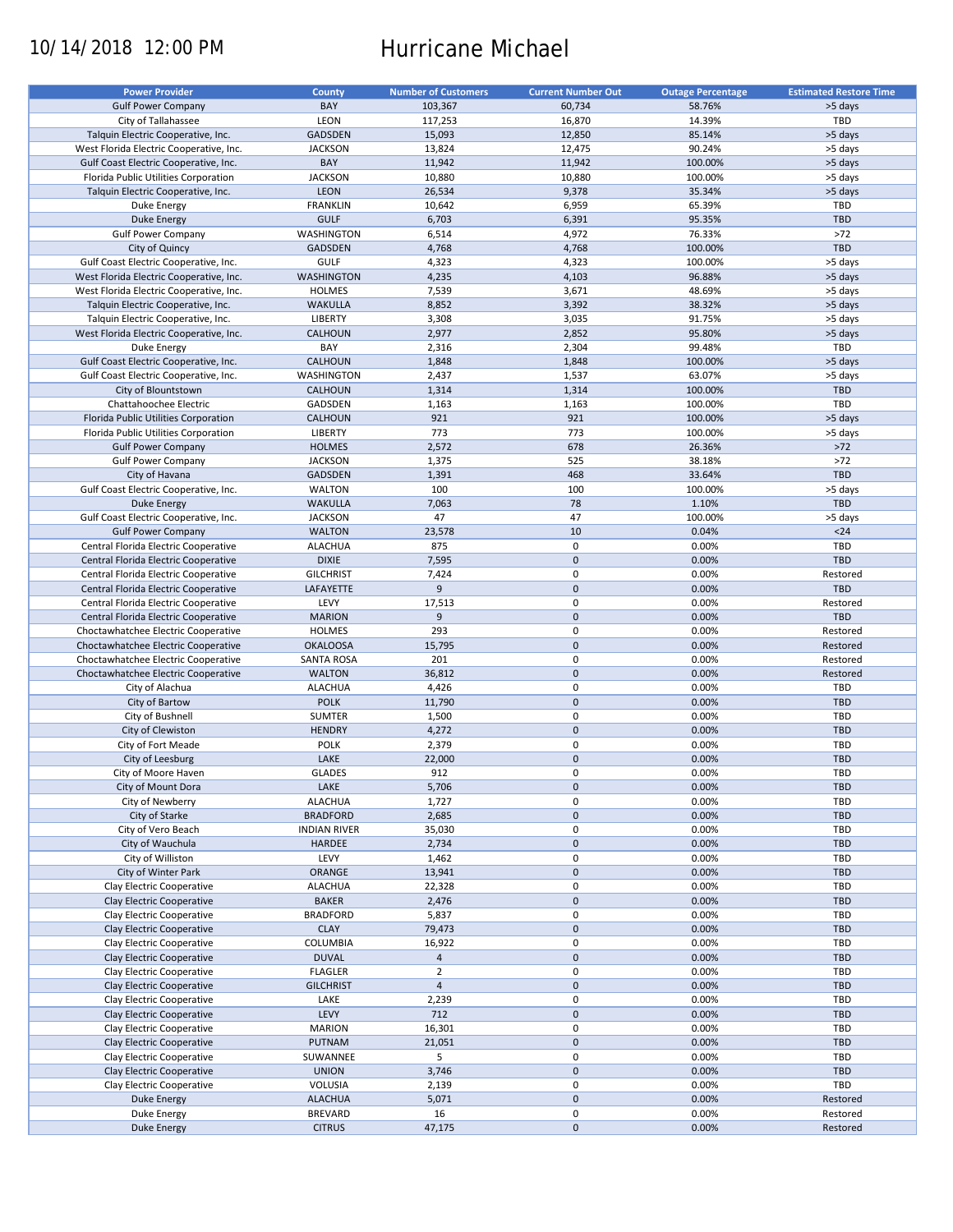### 10/14/2018 12:00 PM Hurricane Michael

| Duke Energy                                        | COLUMBIA            | 535       | $\pmb{0}$   | 0.00% | Restored   |
|----------------------------------------------------|---------------------|-----------|-------------|-------|------------|
| <b>Duke Energy</b>                                 | <b>DIXIE</b>        | 1,917     | $\mathbf 0$ | 0.00% | Restored   |
| Duke Energy                                        | <b>FLAGLER</b>      | 17        | 0           | 0.00% | Restored   |
|                                                    |                     |           |             |       |            |
| <b>Duke Energy</b>                                 | <b>GILCHRIST</b>    | 1,681     | $\mathbf 0$ | 0.00% | Restored   |
| Duke Energy                                        | <b>HAMILTON</b>     | 3,021     | $\mathbf 0$ | 0.00% | Restored   |
| <b>Duke Energy</b>                                 | <b>HARDEE</b>       | 2,746     | $\mathbf 0$ | 0.00% | Restored   |
|                                                    |                     |           |             |       |            |
| Duke Energy                                        | <b>HERNANDO</b>     | 11,823    | $\mathbf 0$ | 0.00% | Restored   |
| <b>Duke Energy</b>                                 | <b>HIGHLANDS</b>    | 54,128    | $\mathbf 0$ | 0.00% | Restored   |
|                                                    |                     | 24        | 0           |       |            |
| Duke Energy                                        | HILLSBOROUGH        |           |             | 0.00% | Restored   |
| <b>Duke Energy</b>                                 | <b>JEFFERSON</b>    | 4,829     | $\mathbf 0$ | 0.00% | Restored   |
| Duke Energy                                        | LAFAYETTE           | 880       | $\mathbf 0$ | 0.00% | Restored   |
|                                                    |                     |           | $\mathbf 0$ |       |            |
| Duke Energy                                        | LAKE                | 85,247    |             | 0.00% | Restored   |
| Duke Energy                                        | LEON                | 66        | 0           | 0.00% | Restored   |
| Duke Energy                                        | LEVY                | 3,840     | $\mathbf 0$ | 0.00% | Restored   |
|                                                    |                     |           |             |       |            |
| Duke Energy                                        | <b>MADISON</b>      | 4,037     | 0           | 0.00% | Restored   |
| <b>Duke Energy</b>                                 | <b>MARION</b>       | 66,784    | $\mathbf 0$ | 0.00% | Restored   |
| Duke Energy                                        | ORANGE              | 370,927   | 0           | 0.00% | Restored   |
|                                                    |                     |           |             |       |            |
| <b>Duke Energy</b>                                 | <b>OSCEOLA</b>      | 48,545    | $\mathbf 0$ | 0.00% | Restored   |
| Duke Energy                                        | PASCO               | 140,774   | $\pmb{0}$   | 0.00% | Restored   |
| <b>Duke Energy</b>                                 | <b>PINELLAS</b>     | 526,150   | $\mathbf 0$ | 0.00% | Restored   |
|                                                    |                     |           |             |       |            |
| Duke Energy                                        | <b>POLK</b>         | 103,167   | $\pmb{0}$   | 0.00% | Restored   |
| <b>Duke Energy</b>                                 | SEMINOLE            | 154,215   | $\pmb{0}$   | 0.00% | Restored   |
|                                                    | <b>SUMTER</b>       |           | $\pmb{0}$   | 0.00% | Restored   |
| Duke Energy                                        |                     | 10,453    |             |       |            |
| <b>Duke Energy</b>                                 | SUWANNEE            | 833       | $\pmb{0}$   | 0.00% | Restored   |
| Duke Energy                                        | <b>TAYLOR</b>       | 6,261     | $\pmb{0}$   | 0.00% | Restored   |
|                                                    | <b>VOLUSIA</b>      |           |             |       |            |
| <b>Duke Energy</b>                                 |                     | 81,049    | $\pmb{0}$   | 0.00% | Restored   |
| Escambia River Electric Cooperative, Inc.          | <b>ESCAMBIA</b>     | 3,452     | $\mathbf 0$ | 0.00% | TBD        |
| Escambia River Electric Cooperative, Inc.          | <b>SANTA ROSA</b>   | 7,544     | $\mathbf 0$ | 0.00% | <b>TBD</b> |
|                                                    |                     |           |             |       |            |
| Florida Keys Electric Cooperative                  | <b>MONROE</b>       | 31,941    | $\mathbf 0$ | 0.00% | <b>TBD</b> |
| Florida Power and Light Company                    | <b>ALACHUA</b>      | 1,245     | $\mathbf 0$ | 0.00% | <b>TBD</b> |
| Florida Power and Light Company                    | <b>BAKER</b>        | 5,516     | $\mathbf 0$ | 0.00% | TBD        |
|                                                    |                     |           |             |       |            |
| Florida Power and Light Company                    | <b>BRADFORD</b>     | 4,070     | $\pmb{0}$   | 0.00% | TBD        |
| Florida Power and Light Company                    | <b>BREVARD</b>      | 312,828   | $\mathbf 0$ | 0.00% | TBD        |
|                                                    |                     |           |             |       |            |
| Florida Power and Light Company                    | <b>BROWARD</b>      | 939,530   | $\pmb{0}$   | 0.00% | <b>TBD</b> |
| Florida Power and Light Company                    | CHARLOTTE           | 116,579   | $\mathbf 0$ | 0.00% | <b>TBD</b> |
| Florida Power and Light Company                    | <b>CLAY</b>         | 910       | $\pmb{0}$   | 0.00% | <b>TBD</b> |
|                                                    |                     |           |             |       |            |
| Florida Power and Light Company                    | <b>COLLIER</b>      | 215,499   | $\mathbf 0$ | 0.00% | <b>TBD</b> |
| Florida Power and Light Company                    | <b>COLUMBIA</b>     | 14,144    | $\pmb{0}$   | 0.00% | <b>TBD</b> |
| Florida Power and Light Company                    | <b>DESOTO</b>       | 16,855    | 0           | 0.00% | TBD        |
|                                                    |                     |           |             |       |            |
| Florida Power and Light Company                    | <b>DUVAL</b>        | 9         | $\pmb{0}$   | 0.00% | <b>TBD</b> |
| Florida Power and Light Company                    | <b>FLAGLER</b>      | 59,608    | 0           | 0.00% | TBD        |
| Florida Power and Light Company                    | <b>GLADES</b>       | 3,508     | $\mathbf 0$ | 0.00% | <b>TBD</b> |
|                                                    |                     |           |             |       |            |
| Florida Power and Light Company                    | HARDEE              | 33        | $\pmb{0}$   | 0.00% | <b>TBD</b> |
| Florida Power and Light Company                    | <b>HENDRY</b>       | 9,892     | $\pmb{0}$   | 0.00% | <b>TBD</b> |
|                                                    |                     |           |             |       |            |
| Florida Power and Light Company                    | <b>HIGHLANDS</b>    | 519       | $\pmb{0}$   | 0.00% | TBD        |
| Florida Power and Light Company                    | <b>INDIAN RIVER</b> | 57,796    | $\pmb{0}$   | 0.00% | <b>TBD</b> |
| Florida Power and Light Company                    | LEE                 | 266,497   | $\pmb{0}$   | 0.00% | TBD        |
|                                                    |                     |           |             |       |            |
| Florida Power and Light Company                    | MANATEE             | 188,203   | $\mathbf 0$ | 0.00% | <b>TBD</b> |
| Florida Power and Light Company                    | <b>MARTIN</b>       | 94,739    | $\mathbf 0$ | 0.00% | <b>TBD</b> |
| Florida Power and Light Company                    | MIAMI-DADE          | 1,138,406 | $\pmb{0}$   | 0.00% | <b>TBD</b> |
|                                                    |                     |           |             |       |            |
| Florida Power and Light Company                    | <b>MONROE</b>       | 94        | 0           | 0.00% | TBD        |
| Florida Power and Light Company                    | NASSAU              | 22,701    | $\mathbf 0$ | 0.00% | <b>TBD</b> |
| Florida Power and Light Company                    | OKEECHOBEE          | 20,142    | 0           | 0.00% | TBD        |
|                                                    |                     |           |             |       |            |
| Florida Power and Light Company                    | ORANGE              | 3         | $\mathbf 0$ | 0.00% | <b>TBD</b> |
| Florida Power and Light Company                    | OSCEOLA             | 3         | 0           | 0.00% | TBD        |
|                                                    |                     | 750,041   | $\pmb{0}$   |       | <b>TBD</b> |
| Florida Power and Light Company                    | PALM BEACH          |           |             | 0.00% |            |
| Florida Power and Light Company                    | PUTNAM              | 20,144    | 0           | 0.00% | TBD        |
| Florida Power and Light Company                    | SARASOTA            | 270,158   | $\pmb{0}$   | 0.00% | <b>TBD</b> |
|                                                    |                     |           |             |       |            |
| Florida Power and Light Company                    | SEMINOLE            | 55,586    | 0           | 0.00% | TBD        |
| Florida Power and Light Company                    | ST. JOHNS           | 91,015    | $\pmb{0}$   | 0.00% | TBD        |
| Florida Power and Light Company                    | ST. LUCIE           | 129,369   | 0           | 0.00% | TBD        |
|                                                    |                     |           |             |       |            |
| Florida Power and Light Company                    | SUWANNEE            | 5,025     | $\pmb{0}$   | 0.00% | <b>TBD</b> |
| Florida Power and Light Company                    | <b>UNION</b>        | 1,637     | 0           | 0.00% | TBD        |
|                                                    |                     |           | $\mathbf 0$ |       | <b>TBD</b> |
| Florida Power and Light Company                    | <b>VOLUSIA</b>      | 179,598   |             | 0.00% |            |
| Florida Public Utilities Corporation               | NASSAU              | 15,989    | 0           | 0.00% | Restored   |
| Fort Pierce Utilities Authority                    | <b>ST. LUCIE</b>    | 27,630    | $\pmb{0}$   | 0.00% | <b>TBD</b> |
|                                                    |                     |           |             |       |            |
| Gainesville (Gainesville Regional Utilities - GRU) | <b>ALACHUA</b>      | 94,473    | 0           | 0.00% | TBD        |
| Glades Electric Cooperative, Inc.                  | <b>GLADES</b>       | 3,015     | $\pmb{0}$   | 0.00% | <b>TBD</b> |
| Glades Electric Cooperative, Inc.                  | HARDEE              | 0         | $\pmb{0}$   |       | TBD        |
|                                                    |                     |           |             |       |            |
| Glades Electric Cooperative, Inc.                  | <b>HENDRY</b>       | 3,530     | $\pmb{0}$   | 0.00% | <b>TBD</b> |
| Glades Electric Cooperative, Inc.                  | <b>HIGHLANDS</b>    | 7,321     | $\pmb{0}$   | 0.00% | TBD        |
|                                                    |                     | 2,278     | $\mathbf 0$ | 0.00% | <b>TBD</b> |
| Glades Electric Cooperative, Inc.                  | <b>OKEECHOBEE</b>   |           |             |       |            |
| Green Cove Springs Electric                        | <b>CLAY</b>         | 3,889     | 0           | 0.00% | TBD        |
| <b>Gulf Power Company</b>                          | <b>ESCAMBIA</b>     | 152,984   | $\mathbf 0$ | 0.00% | Restored   |
|                                                    |                     |           |             |       |            |